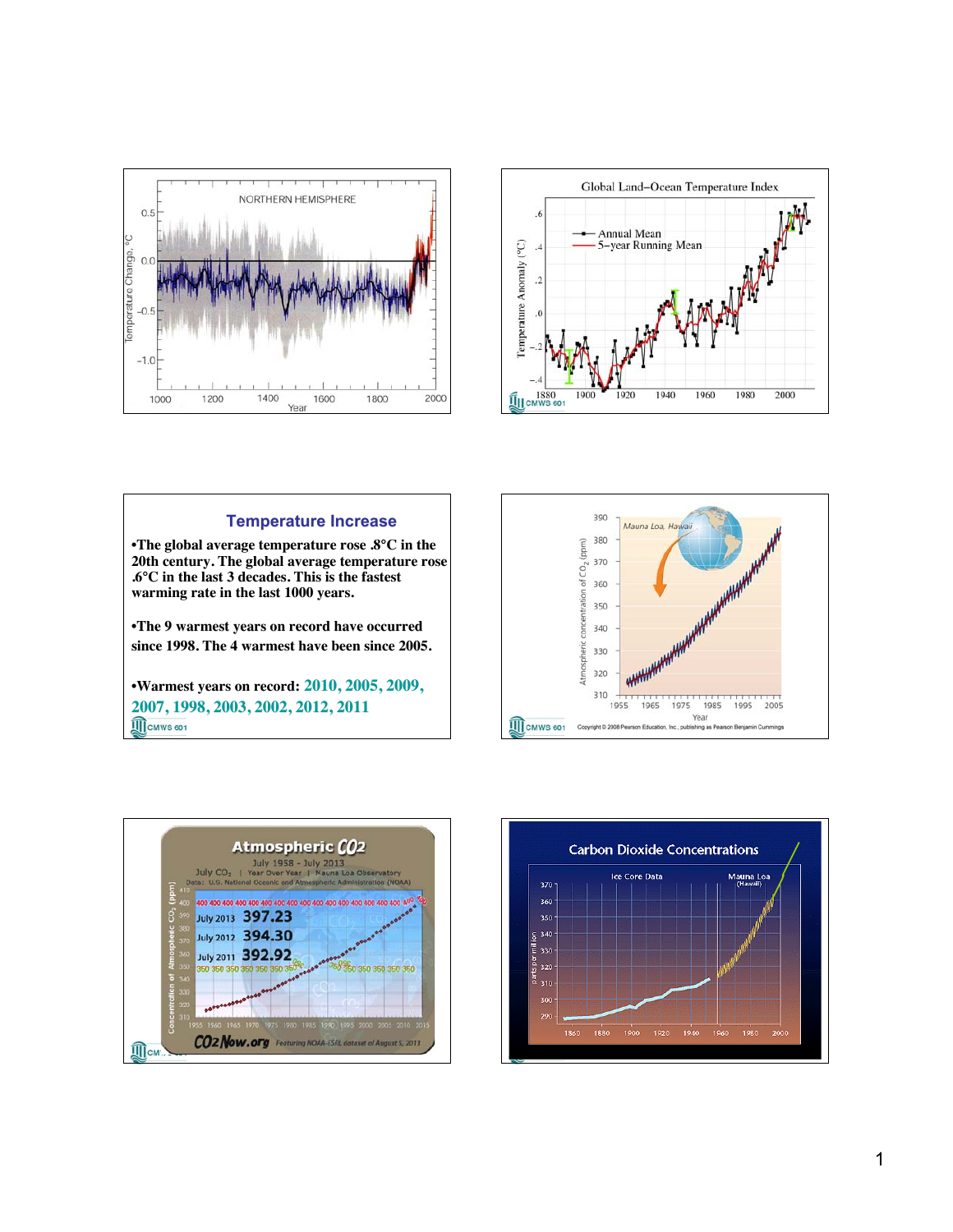









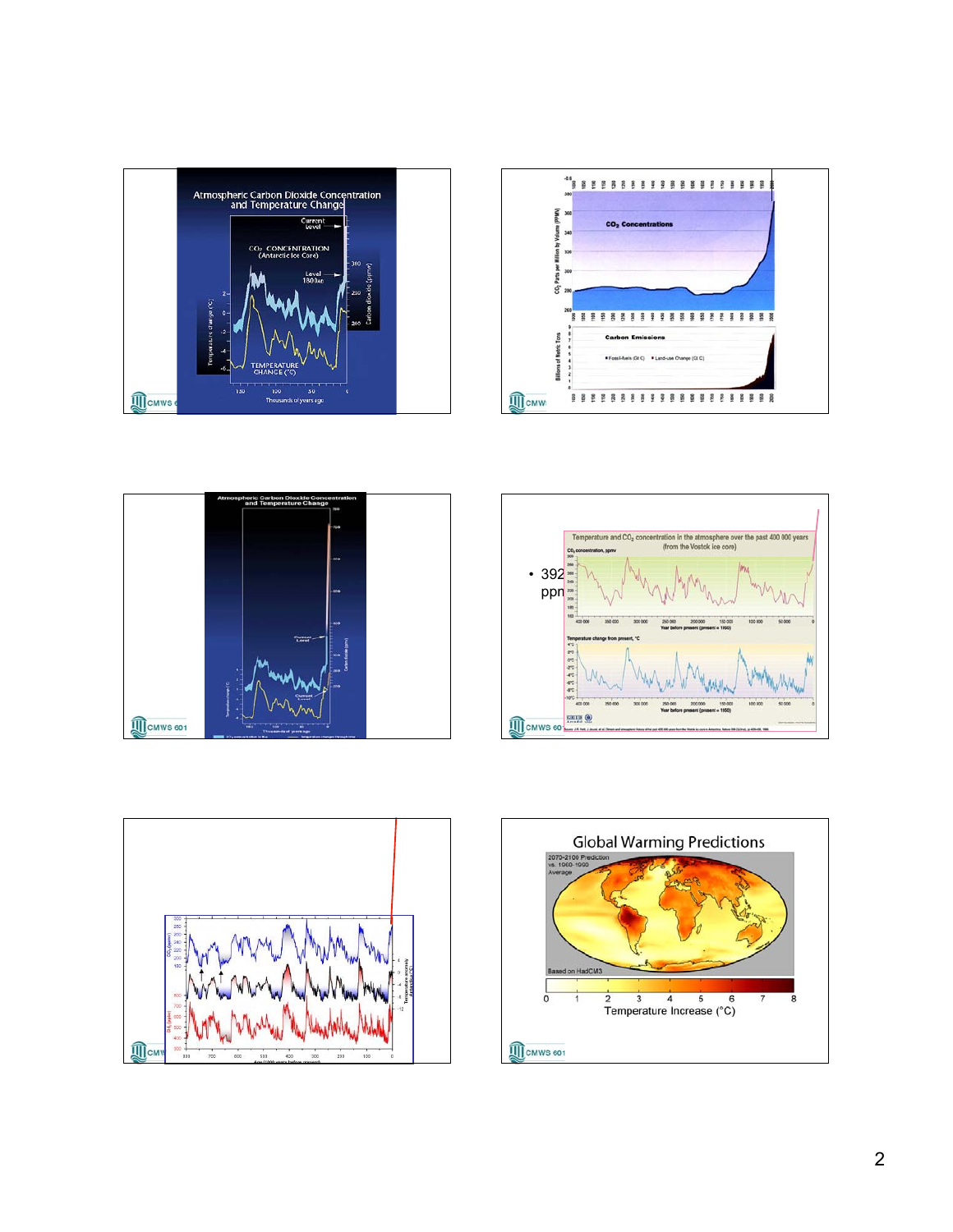

• Although both natural forcings and changes in the Sun's output might be contributing to climate change, "the balance of evidence suggests a discernable human influence on climate".

*2nd IPCC Assessment Report, 1995*

**III** CMWS 601

• The 1990's were the warmest decade on record and the recent climate change is partly "attributable to human activities".

*3rd IPCC Assessment Report, 2001*

**III** CMWS 601

**III** CMWS 601



**III** CMWS 601